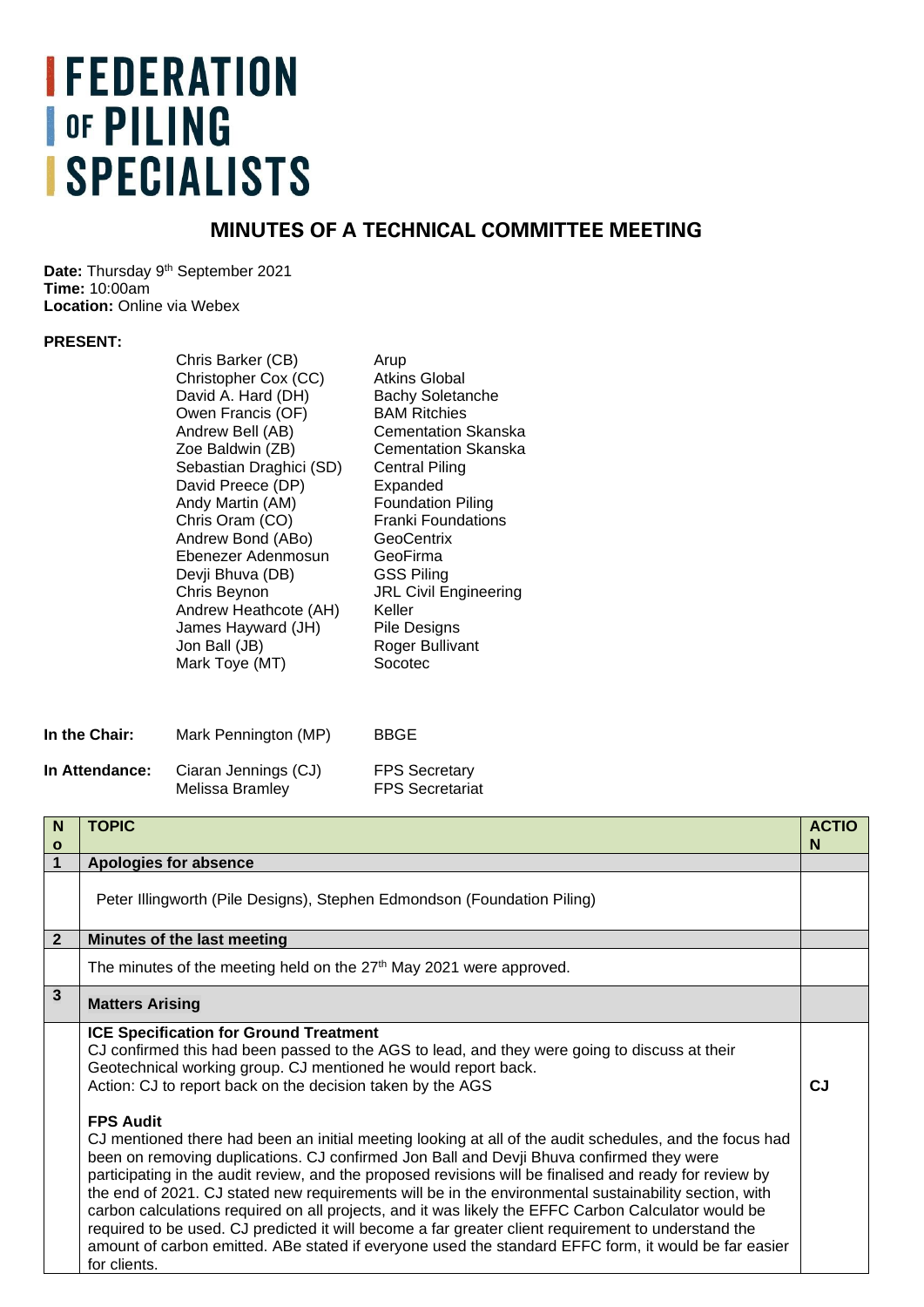|   | Owen Francis asked if consideration had taken place on the inclusion of either digital or BIM<br>competencies within the audit. CJ stated it was a really important point and should be considered. A<br>discussion ensued on further requirements that could be investigated as part of the audit. JB stated he<br>would look at information as a bit of a nudge and wondered whether a digitisation working party might<br>be worth setting up, akin to the sustainability committee, or whether it should be incorporated into the<br>Sustainability Committee.                                                                                                                                                                                                                                                                                        |           |
|---|-----------------------------------------------------------------------------------------------------------------------------------------------------------------------------------------------------------------------------------------------------------------------------------------------------------------------------------------------------------------------------------------------------------------------------------------------------------------------------------------------------------------------------------------------------------------------------------------------------------------------------------------------------------------------------------------------------------------------------------------------------------------------------------------------------------------------------------------------------------|-----------|
|   | There was an agreement 'digital' should be mentioned within the audit, but not standardised, just<br>highlighting that this would be the expectation in coming years. CJ stated he would raise the matter at<br>the next meeting of the Executive Committee, taking place in September. CB stated the addition of<br>some questions around an assessment criterion at a later stage would be worthwhile.                                                                                                                                                                                                                                                                                                                                                                                                                                                  | CJ        |
|   | Action: CJ to raise at the Executive Meeting in September                                                                                                                                                                                                                                                                                                                                                                                                                                                                                                                                                                                                                                                                                                                                                                                                 |           |
|   | <b>Committee Chair</b>                                                                                                                                                                                                                                                                                                                                                                                                                                                                                                                                                                                                                                                                                                                                                                                                                                    |           |
|   | CJ mentioned there had been a few nominations for the Vice Chair position and encouraged anyone<br>who wished to take up the position to get in touch with either himself or Steve Hadley. CJ stated things<br>were moving in the right direction, slowly.                                                                                                                                                                                                                                                                                                                                                                                                                                                                                                                                                                                                |           |
|   | <b>LABC Premier Guarantee</b>                                                                                                                                                                                                                                                                                                                                                                                                                                                                                                                                                                                                                                                                                                                                                                                                                             |           |
|   | CJ stated he had spoken to Steve Hadley who felt the issue was not necessarily a race to the bottom<br>on cost issues, with house builders applying an historic standard, but felt it was an awareness issue<br>that the standards had been updated. CJ wondered if working needed to take place on raising<br>awareness of the current standards. MP stated at the meeting on 27 <sup>th</sup> May, a discussion took place the<br>possibility of running a CPD webinar, once a list of housebuilders and warranty providers had been<br>collated. MP stated Julia Hill had sent a list of House Builders, and warranty providers. MP stated<br>further information was required from the Committee.                                                                                                                                                     |           |
|   | Action: MB to circulate email from 14 <sup>th</sup> June to the Committee and look at getting information<br>to the housebuilders.                                                                                                                                                                                                                                                                                                                                                                                                                                                                                                                                                                                                                                                                                                                        | <b>MB</b> |
|   | JB mentioned he had spoken to RBL's clients in NHF and felt an FPS Seminar on the differences on<br>design and what they had to do and what they did not have to do, e.g. using static tests. JB stated<br>there was a small competitive element on behalf of the housebuilders who were trying to be<br>competitive with one another, but if the FPS, LABC, NHBC are only moving towards Eurocodes, it<br>would give an advantage.                                                                                                                                                                                                                                                                                                                                                                                                                       |           |
|   | ABo stated he had some success in persuading clients to when, or when not to use pile load tests,<br>and said as a neutral party to point out the thought processes from a Designers point of view, as an<br>individual who does not supply piling. Jon Ball agreed he would participate too. It was agreed to<br>approach the housebuilders as a collective. Jon Ball asked if the link should be made to LABC and<br>NHBC too. It was agreed a webinar should take place once the list had been compiled.                                                                                                                                                                                                                                                                                                                                               |           |
| 4 | CIRIA - Update of 1970's Piling Guides                                                                                                                                                                                                                                                                                                                                                                                                                                                                                                                                                                                                                                                                                                                                                                                                                    |           |
|   | ABe confirmed Coffey had been confirmed as Lead Authors, alongside Cementation, Bauer<br>Technologies and Aarsleff as co-authors. ABe said the project manager had been confirmed as Chris<br>Presdee and the authoring team had completed the outlying draft which was then sent to and shared<br>with the steering committee, which warranted over 70 comments, which were really constructive. ABe<br>said the authoring and steer group met during the previous week and discussions took place on the<br>key themes on the comments raised and a general agreement took place on the structure. ABe said<br>the next task was to draft, with the first draft to be completed by the end of 2021, but there had been<br>some delays on the initial programme due to some changes at CIRIA. ABe stated he would continue to<br>keep the group updated. |           |
|   | MP asked if ABe could share the key topics that were agreed on and ABe stated he would circulate a<br>document. ABe stated the key themes for debate were how far reaching the document would be, foir<br>example – over land or over water, and the biggest issue was at which point the line was drawn<br>between land and sea. ABe stated when people and plants were land based, but were perhaps moving<br>over water onto a solid base or a pier, this should be included within the guide, however, as soon as<br>plant and people moved to a marine environment, a further guide was required. ABe stated another<br>area was timber piles, which whilst these were used in the UK but were relatively rare (mostly around<br>the marine water environment) they would be included. ABe stated there was a question on whether                    |           |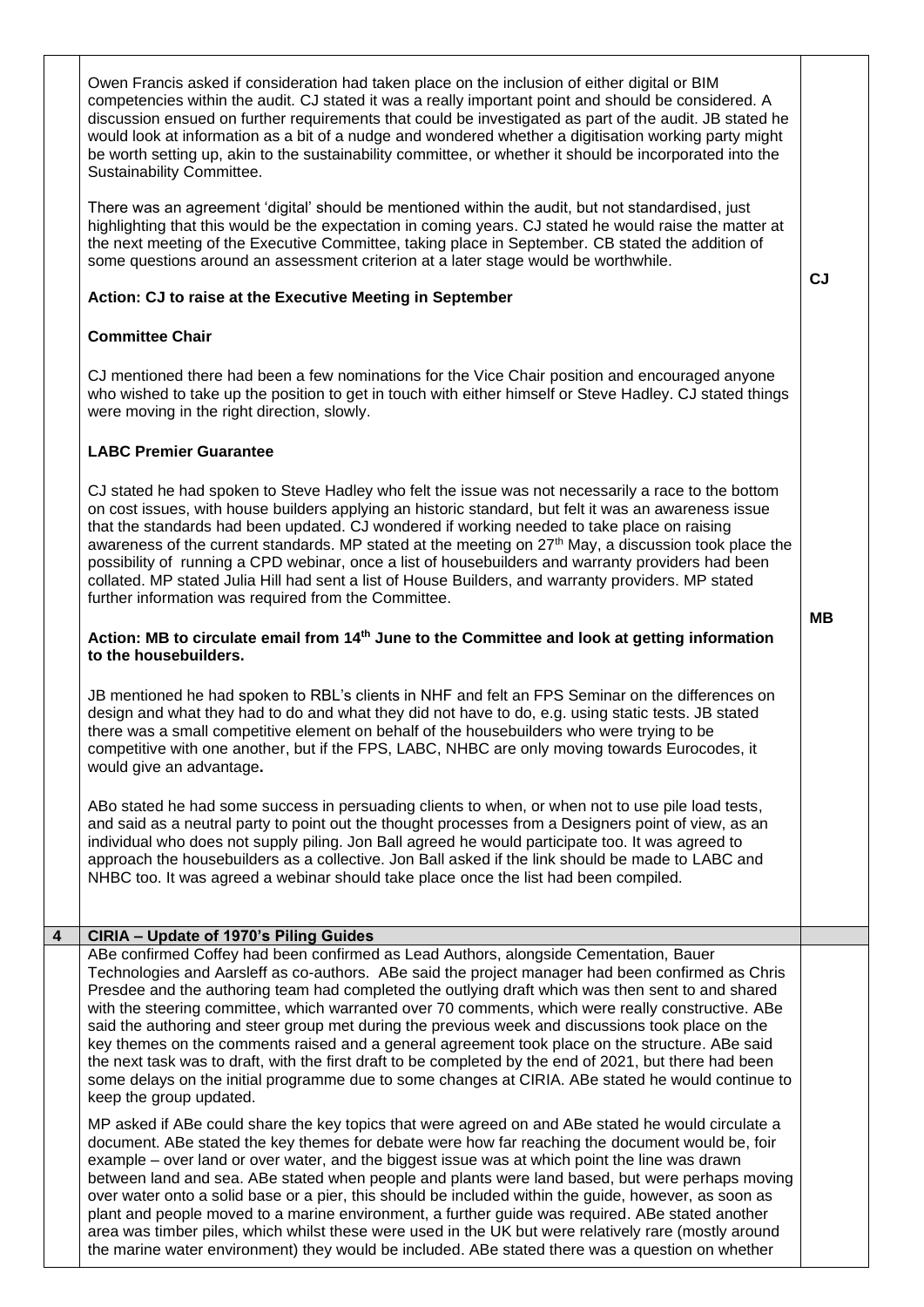|   | timber piles had a role in the future, and it was agreed they should be included. ABe stated the group<br>have a far reaching global base in terms of the organisations represented too.                                                                                                                                                                                                                                                                                                                                                                                                |           |
|---|-----------------------------------------------------------------------------------------------------------------------------------------------------------------------------------------------------------------------------------------------------------------------------------------------------------------------------------------------------------------------------------------------------------------------------------------------------------------------------------------------------------------------------------------------------------------------------------------|-----------|
|   | MP asked if testing was covered, and ABe stated currently it was excluded. ABe stated the document<br>must encourage sensible assessment of testing, and it would be a real missed opportunity if the merits<br>of the right type of testing and instrumentation were not included, but it will not include the different<br>types of testing and how to undertake them.                                                                                                                                                                                                                |           |
|   | CB said it was quite useful to capture lessons learnt when specifying tests, and ABe agreed stating the<br>guide needs to assist in moving the understanding forwards, the industry in moving forwards, however<br>the guide will not go into detail on how to undertake testing.                                                                                                                                                                                                                                                                                                       |           |
|   | CJ asked if there was a comprehensive overview with an objective assessment on the different testing<br>methods available in the market. ABe stated there was an FPS guide, which he co-authored, plus the<br>SPER wall and the manual on Geotechnical Engineering which has a whole chapter on pile testing.                                                                                                                                                                                                                                                                           |           |
|   | ABe stated the other key point of the guide was to highlight future areas of research and development,<br>and an interesting point had been raised on including these points to help researchers gain funding.                                                                                                                                                                                                                                                                                                                                                                          |           |
|   | ABo stated Eurocode 5 for timber structures will have an annex on the use of timber piles and the<br>second generation Euro 7 will mentioned the use of timber piles.                                                                                                                                                                                                                                                                                                                                                                                                                   |           |
|   | CB wondered how the FPS Technical Committee will interact with the guide and asked if the guide will<br>be circulated for this committee to review and input prior to the next meeting of the Committee on the<br>4 <sup>th</sup> November. ABe stated he would double check the protocols and whether the document goes to the<br>steering committees first. CB asked if there was a call out for case studies which could be required,<br>and ABe stated he would definitely request these from the Technical Committee to ensure the industry<br>has the opportunity to be involved. |           |
|   | MP mentioned Chris Benyon and Andrew Heathcote were both missed off the invite to the meeting to<br>discuss the guides. CJ stated it was agreed with CIRIA that with the funding there would be four<br>representatives on the committee, and he would investigate what had occurred.                                                                                                                                                                                                                                                                                                   | <b>CJ</b> |
|   | Action: CJ to investigate with CIRIA, FPS representatives attendance at meetings                                                                                                                                                                                                                                                                                                                                                                                                                                                                                                        |           |
|   | ABe stated he would share the draft as soon as he was able, and he would get in contact with Chris<br>Presdee to confirm Andrew Heathcote and Chris Benyon's attendance. ABe stated Chris Presdee was<br>now working for Cementation Skanska, who was also continuing his role as CIRIA representative.<br>Chris Barker confirmed he was a Member of the Committee.                                                                                                                                                                                                                     |           |
|   |                                                                                                                                                                                                                                                                                                                                                                                                                                                                                                                                                                                         |           |
| 5 | <b>Improving Ground Investigation Data</b>                                                                                                                                                                                                                                                                                                                                                                                                                                                                                                                                              |           |
|   | a. Guidance on Minimum Site investigation requirements for foundation design & GI<br>Questionnaire results<br>b. Promotion of SI Data                                                                                                                                                                                                                                                                                                                                                                                                                                                   |           |
|   | c. Draft 1 - The Third Edition of the Yellow Book - circulation<br>JB mentioned the public comment for the yellow book had now closed and the comments were<br>brought together in a meeting last week, and there were still some outstanding issues. JB stated it was<br>agreed the appendix in at that stage was not the correct action to take, and there was a meeting taking<br>place a the end of September to discuss further.                                                                                                                                                   |           |
|   | JB stated the appendix was circulated earlier in the week, and time had been taken to discuss the<br>benefits of having the appendix for piling, and the table covered a number of points for the past,<br>present and future, trying to make the link with Eurocodes and setting how the national annex might<br>go.                                                                                                                                                                                                                                                                   |           |
|   | JB mentioned the AGS were not too concerned about the data within, and this was the last time to<br>input, with details required by next week at the latest.                                                                                                                                                                                                                                                                                                                                                                                                                            |           |
|   | JB stated the hope was that as now it was going to be within the nationally approved standard to give<br>ammunition when the SI data was less than ideal, and it was written with the intention that those who<br>do not have awareness of what is required, the document will provide the information.                                                                                                                                                                                                                                                                                 |           |
|   | Action: All to provide any further comments to JB by Wednesday                                                                                                                                                                                                                                                                                                                                                                                                                                                                                                                          | All       |
|   | ABo stated he had read the document briefly and had a question around whether the document was<br>discussing investigation of pile foundations in geotechnical category 1. JB stated it was trying to<br>discuss bearing piles and embedded retaining walls for all categories. ABo stated bearing piles would<br>not be included in GC1, and he would like not to see any confusion around this and negligible risk.                                                                                                                                                                   |           |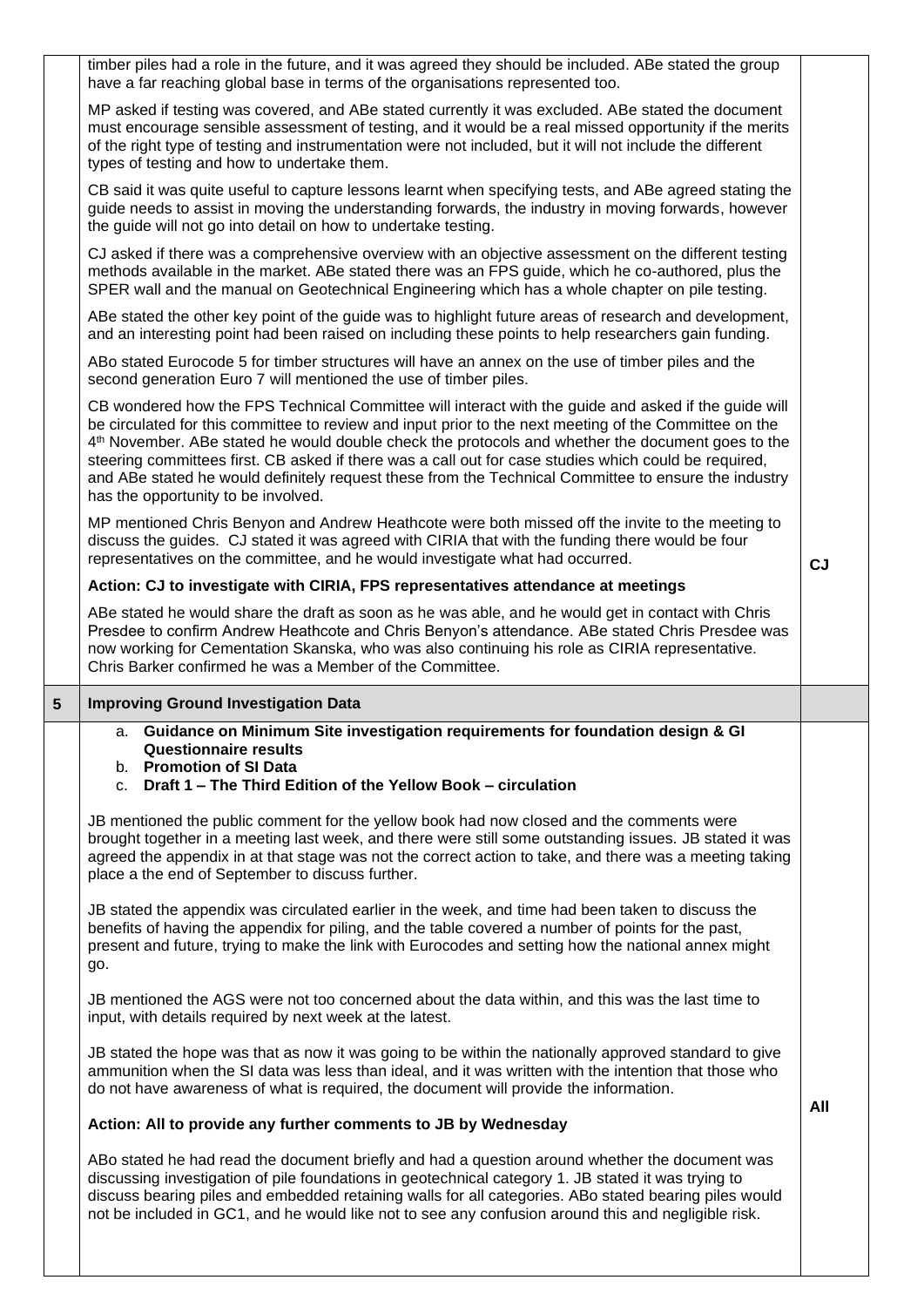|    | A discussion ensued on the how-to future proof the document. ABo stated the discussion within the<br>project teams was that piling should be included in GC2. JB said the publishing of it was probably<br>before the end of 2021. DB stated a lot depended on the ground condition.                                                                                                                                                                                                                                                                                                                                                                                                                                                                                                                                                                                                                                     |     |
|----|--------------------------------------------------------------------------------------------------------------------------------------------------------------------------------------------------------------------------------------------------------------------------------------------------------------------------------------------------------------------------------------------------------------------------------------------------------------------------------------------------------------------------------------------------------------------------------------------------------------------------------------------------------------------------------------------------------------------------------------------------------------------------------------------------------------------------------------------------------------------------------------------------------------------------|-----|
|    | Chris Barker stated he felt the majority of categories would fall in category 2 and found it interesting<br>that piles were in category 1.                                                                                                                                                                                                                                                                                                                                                                                                                                                                                                                                                                                                                                                                                                                                                                               |     |
|    | Jon Ball asked for any further comments by Wednesday and he would give some further thoughts to<br>ABo's comments on categories.                                                                                                                                                                                                                                                                                                                                                                                                                                                                                                                                                                                                                                                                                                                                                                                         |     |
|    | Chris Barker stated perhaps there would be an FPS Technical Note publicised following the<br>publication of the Eurocode. JB stated the appendix was the only one that related to a discipline, the<br>others relating to case studies. JB confirmed if comments could go via the FPS mailbox.                                                                                                                                                                                                                                                                                                                                                                                                                                                                                                                                                                                                                           |     |
|    | CJ stated he had spoken to JB about the promotion and had spoken to Julian Lovell (AGS) who felt<br>educating the client on a deeper level would be required, with the FPS and AGS holding a joint<br>meeting to coordinate responses on various topics. CJ urged the committee to consider any further<br>topics that could be beneficial to link with the AGS on.                                                                                                                                                                                                                                                                                                                                                                                                                                                                                                                                                      | All |
|    | Action: All to consider further topics to work together with the AGS                                                                                                                                                                                                                                                                                                                                                                                                                                                                                                                                                                                                                                                                                                                                                                                                                                                     |     |
| 6. | <b>Eurocodes &amp; Execution Codes</b>                                                                                                                                                                                                                                                                                                                                                                                                                                                                                                                                                                                                                                                                                                                                                                                                                                                                                   |     |
|    | ABo stated there was not much to report on at the moment and there had been a change to the way<br>the task groups had been formed, which had prompted a lot of movement of delegates around. ABo<br>stated Parts 1-3 were all issued in May, and any changes now had to go through committees, with<br>change requests needed to be submitted through national representatives.                                                                                                                                                                                                                                                                                                                                                                                                                                                                                                                                         |     |
|    | ABo said the enquiry draft would go out for national comment in October, through BSI and this will be<br>the point at which the FPS should become engaged to ensure that changes requested previously have<br>been made, and urged for an independent pair of eyes to review the draft. ABo stated there have been<br>changes to the way the GI report is specified and the project team, led by David Norbury, and other<br>project groups had a more laissez faire approach, with far less specification of what should be in the<br>GI report, including some fundamental principles which ABo felt had been watered down. ABo felt<br>there was a bad misstep and what he would like was a UK view, with a strong statement if they felt<br>change was required in relation to the changes made. ABo felt the changes required will be quite<br>extensive, and there wasn't much to do before the enquiry comes out. |     |
|    | ABo stated the GIR changes had been objected and the responsibility for interpretation and the lack of<br>value in Engineering Geology and passing the responsibility onto the Designer, and the UK need to be<br>careful not to let the UK's way of doing things be compromised.                                                                                                                                                                                                                                                                                                                                                                                                                                                                                                                                                                                                                                        |     |
|    | ABo stated the group wished to leave an informative annex in part 2, and he was objecting the<br>watering down of the body code and it was this bit that contractually was wrong, but there was an<br>informative annex which detailed how to write a report and what he needed to know what was to<br>include within the report.                                                                                                                                                                                                                                                                                                                                                                                                                                                                                                                                                                                        |     |
|    | ABo stated they should be assessing ground properties based on the data and the current code<br>distinguishes between derived values and the characteristic values and there was a clear distinction<br>between evaluating the data and turning it into geotechnical parameters and choosing what value to<br>choose for the design. CB stated he would advocate the designer should select the design<br>parameters.                                                                                                                                                                                                                                                                                                                                                                                                                                                                                                    |     |
|    | A discussion then ensued on derived parameters, and this was clearly an area that needed to be<br>looked at in October. MP asked if it would be too late to discuss the draft at the meeting on 4 <sup>th</sup><br>November. ABo stated once the enquiry draft was issued, he was happy to prepare a briefing to<br>discuss the options and concerns, ABo felt if this could be done fairly quickly following the publication<br>of the draft.                                                                                                                                                                                                                                                                                                                                                                                                                                                                           |     |
|    | ABo stated he could not guarantee the date of the publication, and once this was firmed up, he would<br>communicate the dates.                                                                                                                                                                                                                                                                                                                                                                                                                                                                                                                                                                                                                                                                                                                                                                                           |     |
|    | CO asked if there was a way of seeing David Norbury's draft prior to the publication of the enquiry<br>draft. ABo stated he would hope to share this, and he would circulate this within the next couple of<br>weeks.                                                                                                                                                                                                                                                                                                                                                                                                                                                                                                                                                                                                                                                                                                    |     |
|    | Action: ABo to circulate in the next fortnight                                                                                                                                                                                                                                                                                                                                                                                                                                                                                                                                                                                                                                                                                                                                                                                                                                                                           |     |